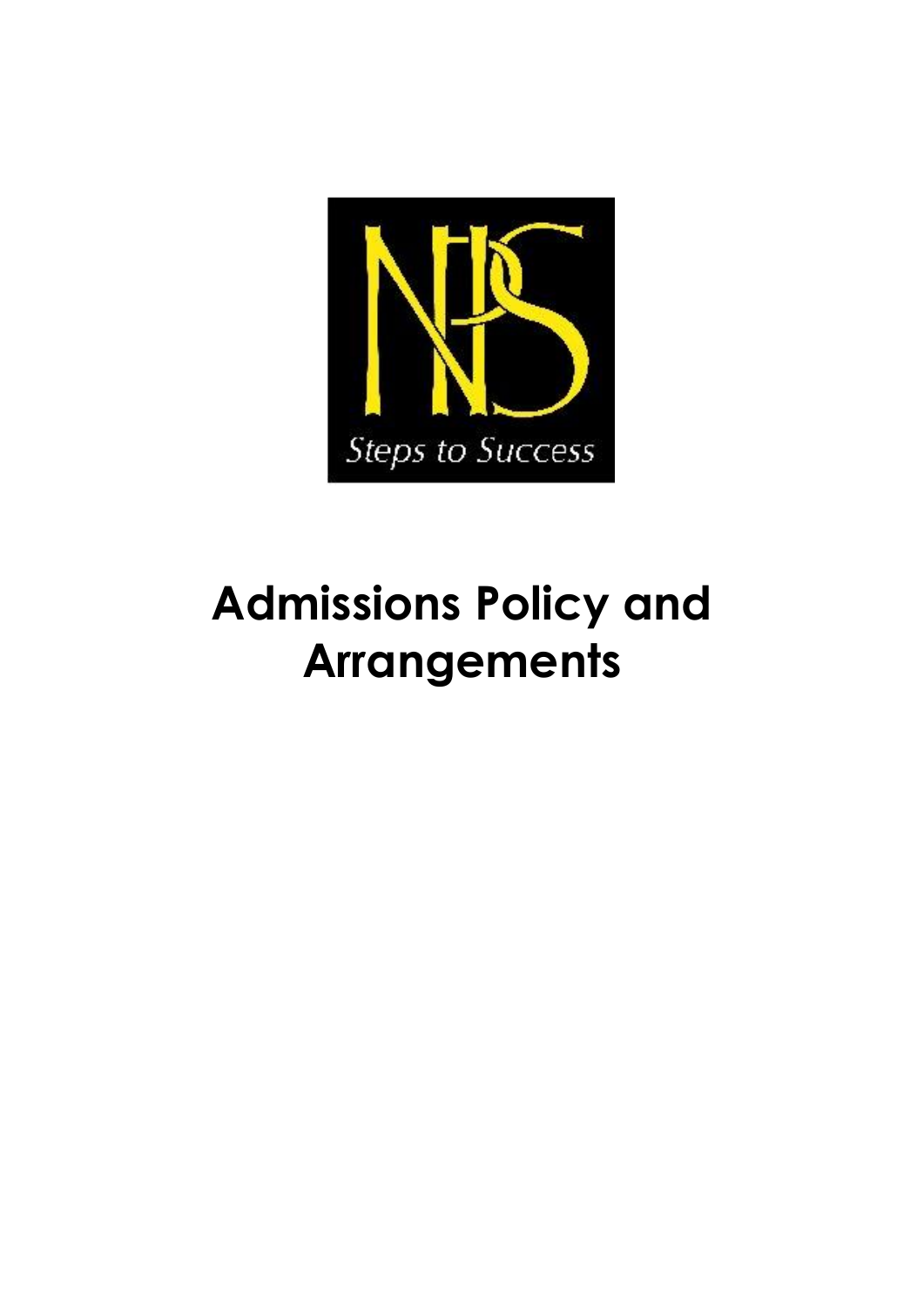## **Admissions Policy and Arrangements**

Newcastle Preparatory School (NPS) welcomes children from the age of 3 to 11 years.

A non-selective school, NPS allocates places as parents register their children to join. Usually oversubscribed, a waiting list is also in operation.

NPS does not unlawfully discriminate in any way regarding entry and seeks to remove barriers to entry to our school for pupils with special needs and/or disabilities. We regularly review and take steps to improve the physical environment of the school in order to increase the extent to which disabled pupils are able to take advantage of education and associated services offered by the school. A 3-year Action Plan to improve access to the facilities is produced as part of the Accessibility Plan. We require parents of children with special educational needs or physical or mental disabilities to discuss their child's needs with the School before they apply to the school so that we can make adequate provision for them. Parents should provide with the Registration Form a copy of an educational psychologist's report or a medical report if they have one. This is so that the School can assess their child's needs and consult with parents about the adjustments which can reasonably be made and so that the School can ensure, for example, that their child will be able to access the education offered and that we are able to ensure their health and safety, and the health and safety of others.

The main entry points are at age 3 into First Steps Nursery and at age 4 into Reception with some places being available at age 7. (Very occasionally there may be vacancies in other year groups). Should the year groups be full, a waiting list system will operate.

The school operates a sibling preference policy.

## **Process:**

- 1. Parents complete a Registration Form, enclose a Registration Fee of £50 and return to the Admissions Secretary.
- 2. During the Spring Term, for children entering into school in Reception to Year 6 in the following September, a visit is arranged for all children who are registered to join. During the visit, children take part in a variety of activities which are age appropriate and may include some reading and numeracy tasks for children entering at age 7.

For children joining First Steps Nursery a visit is arranged during the summer term. During the visit they can take part in a variety of activities in the Nursery and meet the staff.

It is important that NPS is the right place for each child and we ensure that all needs can be met when offering a place.

Places are allocated fairly. There is equality for all children whatever their gender, religion, race or background may be.